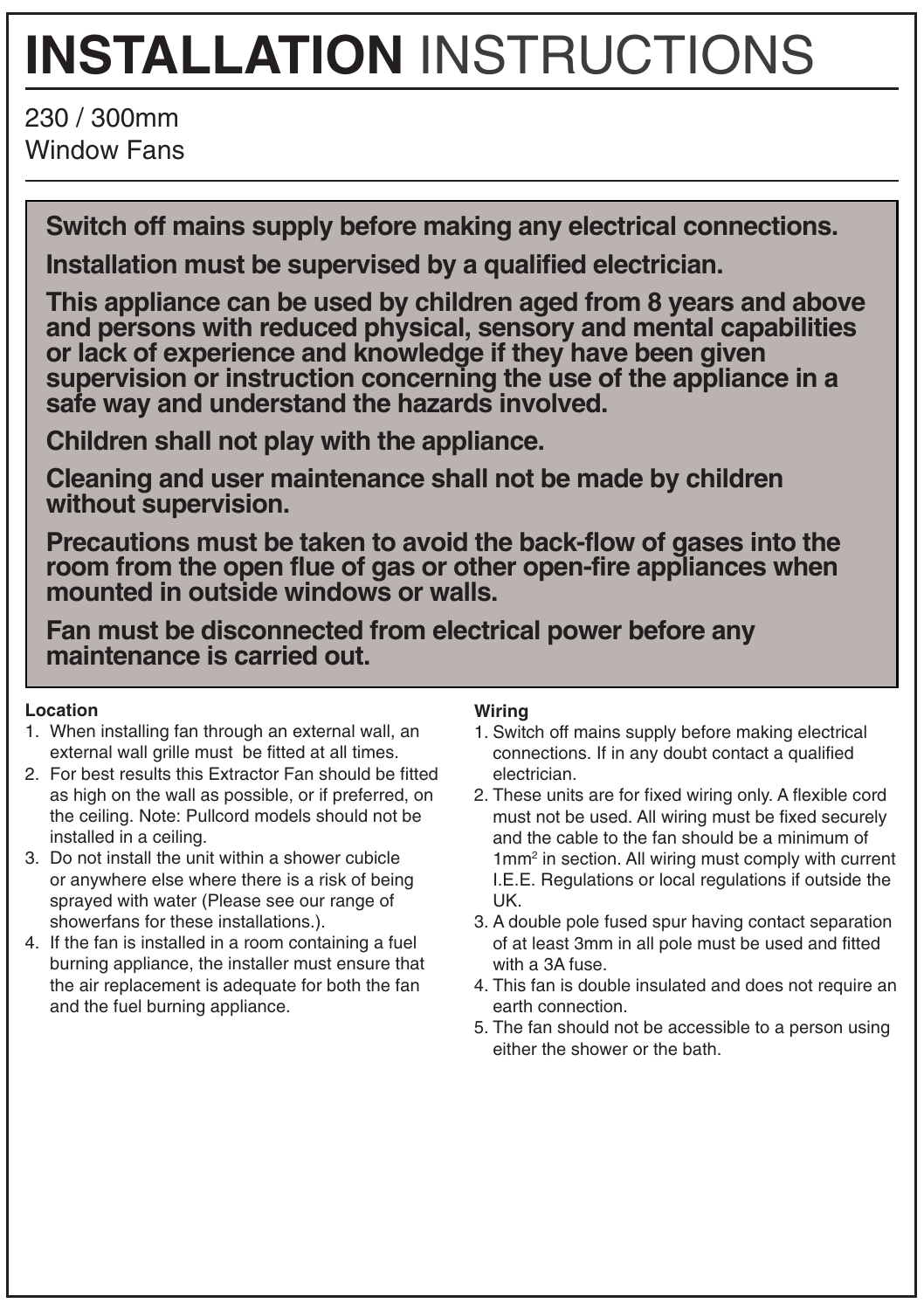## **THROUGH A WINDOW (ALL MODELS)**

1. Cut a hole in the glass to suit fan.

| <b>Fan Size</b> | Hole $\alpha$ | Hole ø       |
|-----------------|---------------|--------------|
| 230             | 260mm         | $10^{1/4"}$  |
| 300             | 320mm         | $12^{9/16"}$ |

- 2. This is best cut by a qualified glazier, alternatively, measure your window and get a new piece of glass with a precut hole from your glass merchant and replace.
- 3. Remove external grille by gently levering the top out with a small screwdriver and remove the four pozidrive screws and separate the two halves, see below:



- 4. Hold the fan in position over the hole on the inside of the window and then refit the four pozidrive screws from the Outside. **Caution** – do not over tighten these screws as it is possible that you might crack the glass, replace the external grille.
- 5. Electrical: All wiring must comply with current IEE Regulations. If in any doubt call a qualified electrician.

**NOTE:**All wiring must be fixed securely and the cable to the fan should be a minimum of 1mm<sup>2</sup> in section.

6. Connect the cable from the fan to a double pole fused spur having a contact separation of at least 3mm in all poles, must be used and fitted with a 3 amp fuse, and should be sited outside any room containing a shower or fixed bath. The fan should not be accessible to a person using either the shower or the bath.

#### **THROUGH WALL FIXING (ALL MODELS)**

- 1. Cut a hole through the wall (see table on next page for sizing) and then fit the aluminium flexible duct through the wall (wall fixing kit avalable separately) making sure that there is a slight tilt to the outside in case any water gets in through the external grille so it will not run into the room. Make good around the duct.
- 2. Remove the rear grille and casing as described in Paragraph 3 Above. Separate the external grille and remove the two hole plugs at the top and bottom of the grille chassis. Hold against the outside wall directly over the duct and drill and plug the fixing holes. Screw the grille chassis to the wall and refit the grille. It is important to make sure that the two fixing holes are one above the other to allow the lugs on the grille to fit properly into their slots the right way up.
- 3. Remove the front grille by removing 2-hole plugs concealing 2-fixing screws which secure the front grille assembly to the main chassis. Remove these screws then carefully separate the two halves.
- 4. Hold the body over the hole, first ensuring that the fan is level then mark four of the six fixing holes available (one in each corner). Drill and plug these holes. Screw the fan to the wall and refit the front grille and replace screw caps.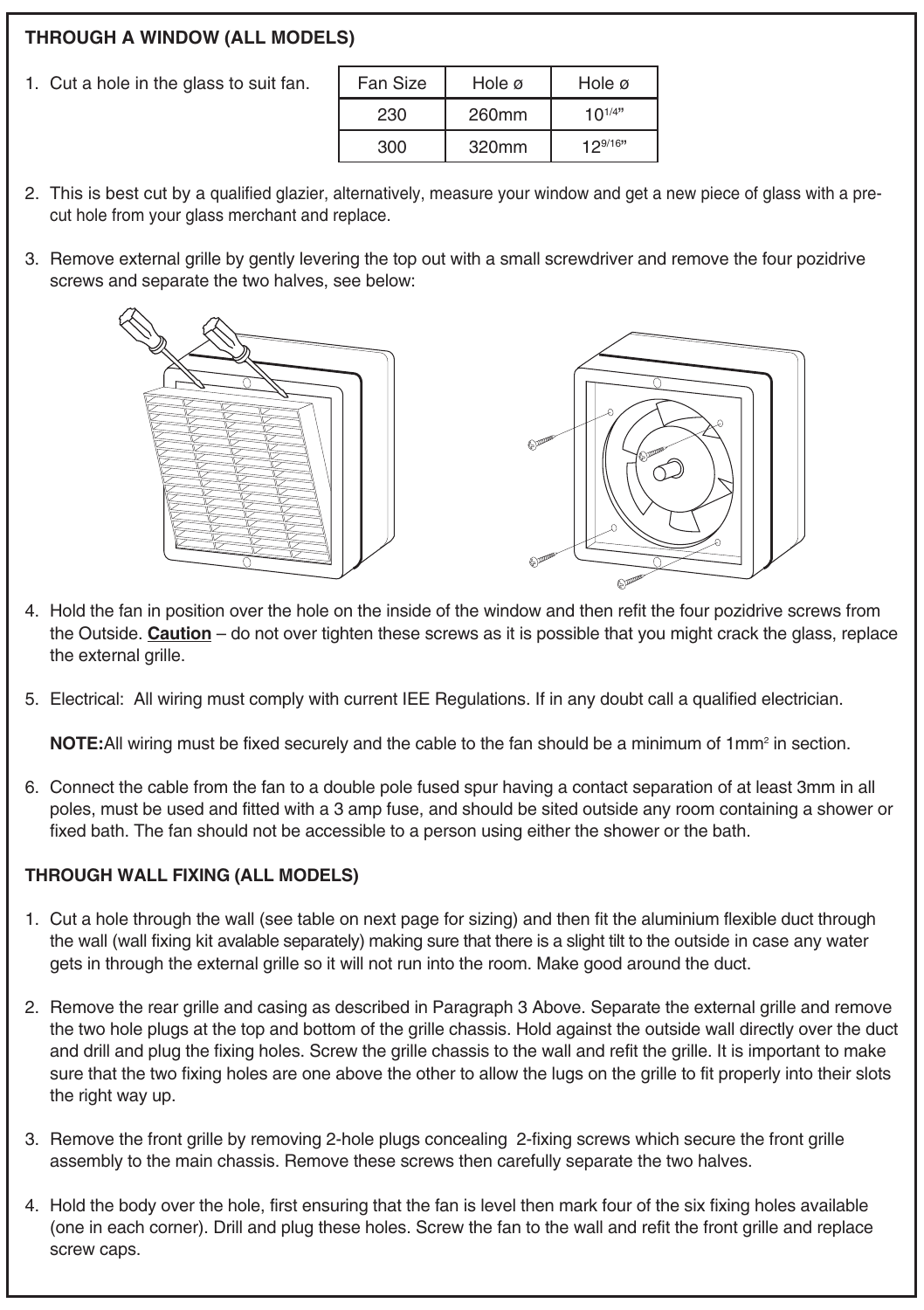- 5. Make the electrical connection as described on next page. If in any doubt call a qualified electrician.
- 6. Ratings as marked on fan label. T. Max 40 $^{\circ}$ c

NOTE: Do not install within a shower cubicle (Use our SF100, SF120, SF150 range of shower fans) or anywhere else where there is a high risk of the fan being sprayed with water.